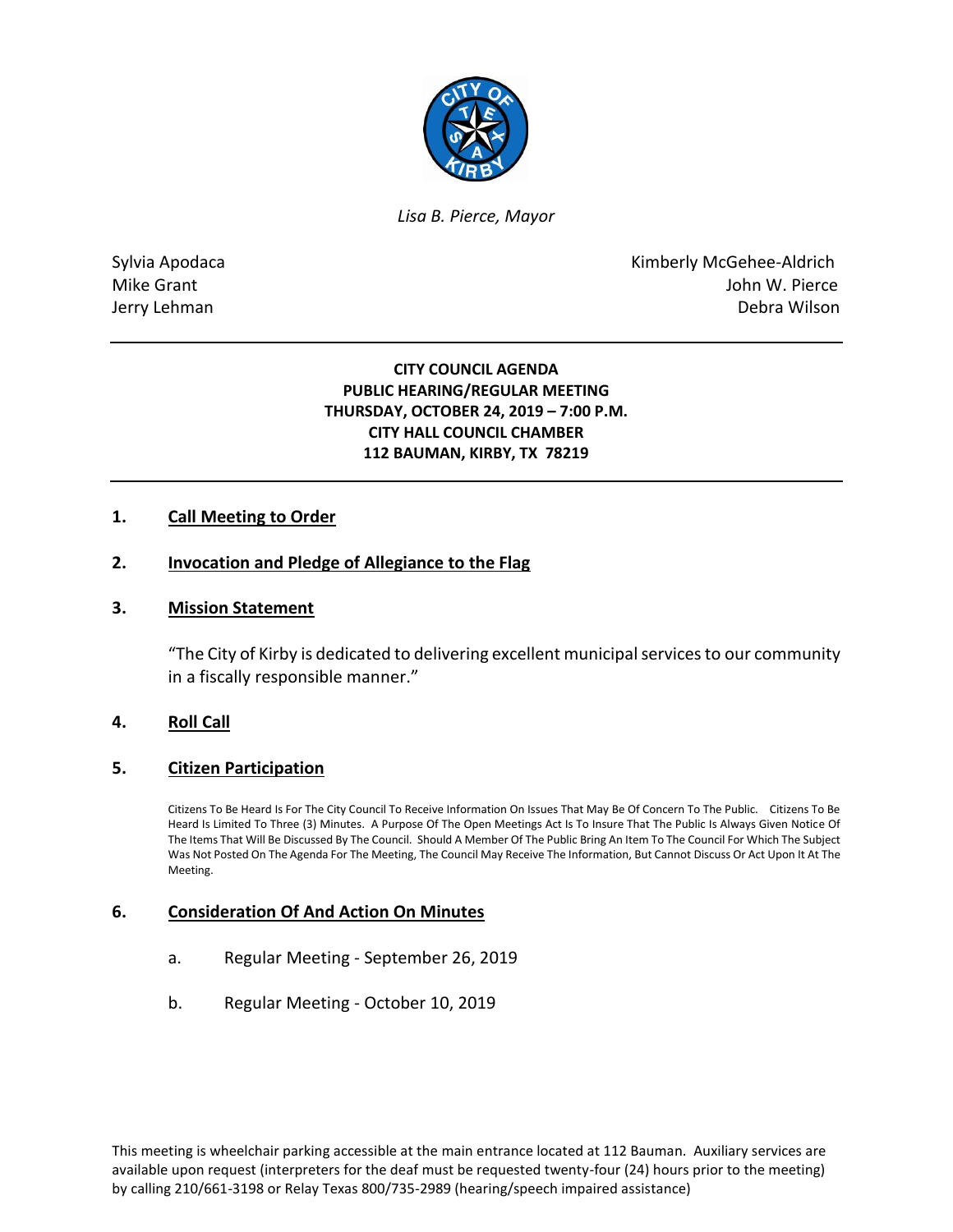## **7. Consent Agenda**

- a. Approval Of Quarterly Financial Report For Period Ending June 30, 2019
- b. Approval Of Quarterly Investment Report For Period Ending June 30, 2019

### **8. Presentation**

- a. Presentation By VFW Boy Scout Troop 1412 Eagle Scouts And Scout Master Michael Rios Thanking City Council For Support Of Eagle Scout Projects
- b. Reports By Council Members And Staff On Their Experiences During The 2019 TML Conference
- c. Presentation Of Donations To City Of Kirby Departments B.J. Voigt

## **9. Public Hearing**

- a. On A Request For A Variance To The Building Code, Section 150.16 (D)(a) To Waive The Requirement Of The Installation Of An Automatic Sprinkler System In A 1,850 Sq. Ft. Commercial Building Located At CB 4018, LOT 13, Otherwise Known As 5402 Old Seguin Road, Kirby, TX 78219.
- b. On A Request To Allow The Property Located At CB 5941, BLK 3, LOT E 1/2 of 22, Otherwise Known As 430 Edalyn, Kirby, TX 78219, Which Is Zoned Commercial District (C-2) To Be Zoned As Multiple Family Dwelling District (R-2) Property.
- c. On A Request To Allow The Property Located At CB 5191, LOT P-20 & P-20C, Otherwise Known As 5526 Seguin Road, Kirby, TX 78219, Which Is Zoned Commercial Office And Retail District (C-1) To Be Zoned As Commercial District (C-2) Property.
- d. On A Request To Allow The Property Located At CB 4018G (Springfield Industrial Park), LOT 1, 2 & 3, Otherwise Known As 1424 Springfield Road, Kirby, TX 78219, Which Is Zoned Light Industrial (LI) To Be Used For The Following Purpose: Dispatch Trucks, Storage Of Equipment And Materials.
- e. On A Request To Allow The Property Located At CB 4018G (Springfield Industrial Park), LOT 6, Otherwise Known As 1456 Springfield Road, Kirby, TX 78219, Which Is Zoned Light Industrial (LI) To Be Used For The Following Purpose: Operating A Concrete Batch Plant Business On The Property.
- f. On A Request For A Variance To The Zoning Ordinance Section 153.020(B)(9) To Allow The Construction Of A New Silo That Is Approximately 55 Feet In Height And Exceeds The Maximum Height Limit; Located At CB 4018G (Springfield Industrial Park), LOT 6, Otherwise Known As 1456 Springfield Road, Kirby, TX 78219.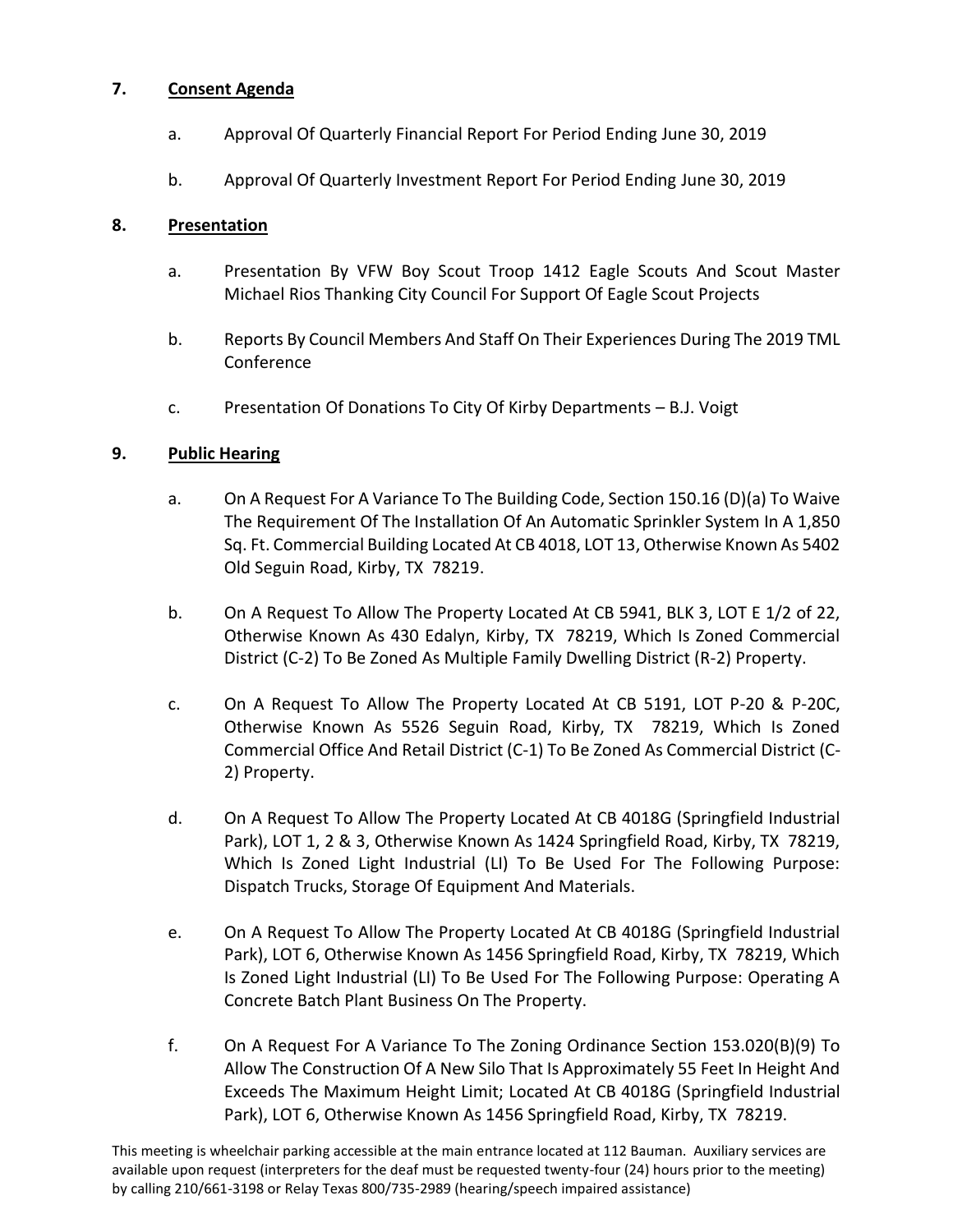## **10. Discussion And Possible Action**

- a. Receive Legal Advice Concerning Specific Use Permit Requests. Possible Executive Session Pursuant To Texas Government Code Section 551.071, Consultation With Attorney
- b. Discussion And Possible Action On Binz Engleman Road Reconstruction Project
- c. Discussion And Possible Action On Hickory Hill Drive Reconstruction Project
- d. Discussion And Possible Action On A Request On A Variance To The Zoning Ordinance – Single Family Dwelling District (R-1), Section 153.016 (B)(6)(a) To Consider Permitting Encroachment Into The Five (5') Foot Side Yard Setback Due To The Construction Of A Carport Located At CB 5092A, BLK 3 LOT 12, Otherwise Known As 2012 Hickory Hill, Kirby, TX 78219.
- e. Discussion And Possible Action On A Request On A Variance To The Building Code, Section 150.16 (D)(a) To Waive The Requirement Of The Installation Of An Automatic Sprinkler System In A 1,850 Sq. Ft. Commercial Building Located At CB 4018, Lt 13, Otherwise Known As 5402 Old Seguin Road, Kirby, TX 78219.
- f. Discussion And Possible Action On A Request To Allow The Property Located At CB 5941, BLK 3, LOT E 1/2 of 22, Otherwise Known As 430 Edalyn, Kirby, TX 78219, Which Is Zoned Commercial District (C-2) To Be Zoned As Multiple Family Dwelling District (R-2) Property.
- g. Discussion And Possible Action On a Request To Allow The Property Located At CB 5191, LOT P-20 & P-20C, Otherwise Known As 5526 Seguin Road, Kirby, TX 78219, Which Is Zoned Commercial Office And Retail District (C-1) To Be Zoned As Commercial District (C-2) Property.
- h. Discussion And Possible Action On A Request To Allow The Property Located At CB 4018G (Springfield Industrial Park), LOT 1, 2 & 3, Otherwise Known As 1424 Springfield Road, Kirby, TX 78219, Which Is Zoned Light Industrial (LI) To Be Used For The Following Purpose: Dispatch Trucks, Storage Of Equipment And Materials.
- i. Discussion And Possible Action On A Request To Allow The Property Located At CB 4018G (Springfield Industrial Park), LOT 6, Otherwise Known As 1456 Springfield Road, Kirby, TX 78219, Which Is Zoned Light Industrial (LI) To Be Used For The Following Purpose: Operating A Concrete Batch Plant Business On The Property.
- j. Discussion And Possible Action On A Request On A Variance To The Zoning Ordinance Section 153.020(B)(9) To Allow The Construction Of A New Silo That Is Approximately 55 Feet In Height And Exceeds The Maximum Height Limit; Located At CB 4018G (Springfield Industrial Park), LOT 6, Otherwise Known As 1456 Springfield Road, Kirby, TX 78219.

This meeting is wheelchair parking accessible at the main entrance located at 112 Bauman. Auxiliary services are available upon request (interpreters for the deaf must be requested twenty-four (24) hours prior to the meeting) by calling 210/661-3198 or Relay Texas 800/735-2989 (hearing/speech impaired assistance)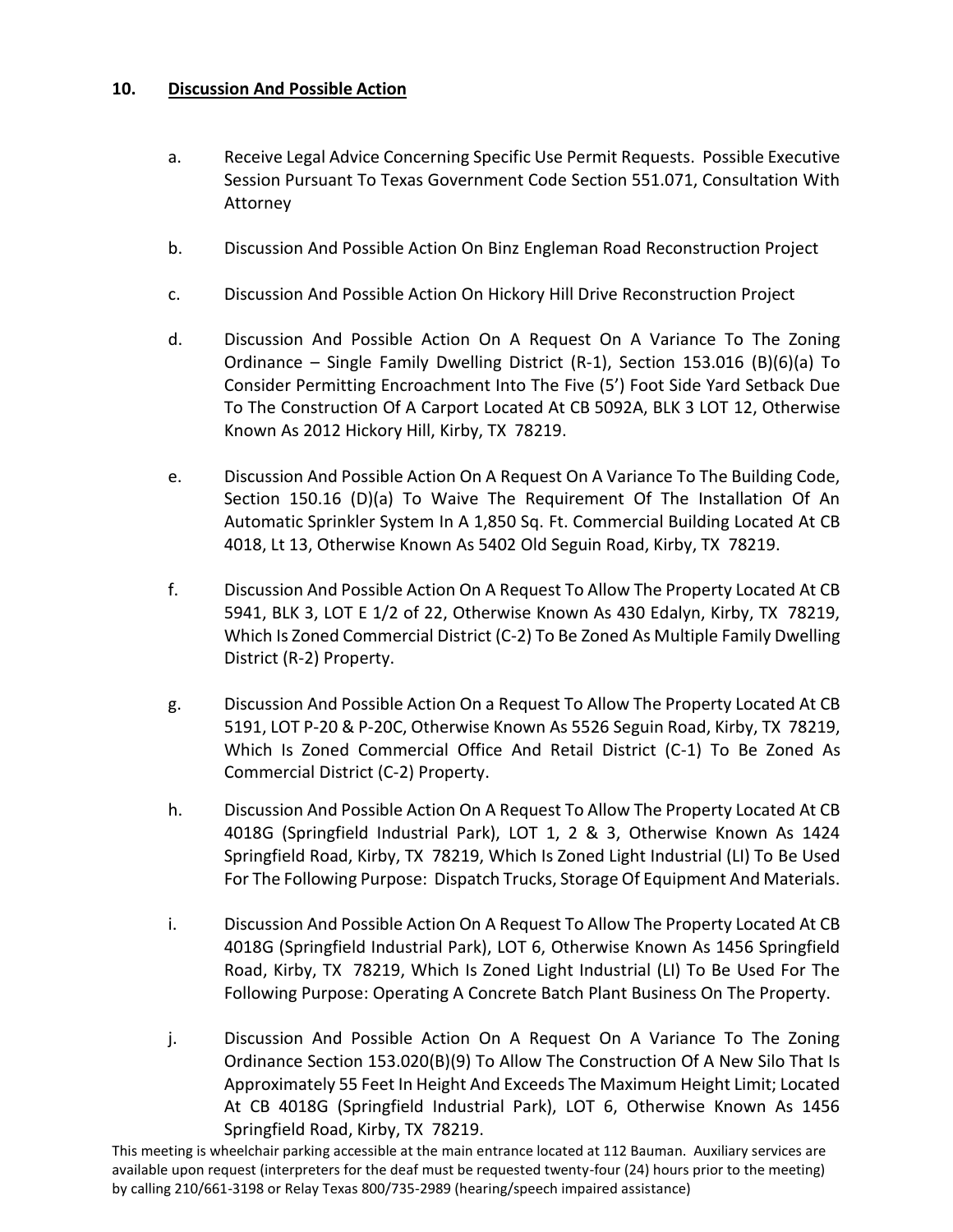- k. Discussion And Possible Action On Appointing A Member To The Beautification And Recycle Committee
- l. Discussion And Possible Action On Appointing Alternate Members To The Building And Standards Commission
- m. Discussion And Possible Action On Appointing Members To the Kirby Senior Center Corporation Board
- n. Discussion And Possible Action On Appointing Up To Four Members To A Charter Review Commission
- o. Discussion And Possible Action On Ordinance No. O-2019-871 Designating The Official City Newspaper For Publication of Matters Pertaining To The City Of Kirby. This Is The Second Reading.
- p. Discussion And Possible Action To Change The Date Of The November 28, 2019 Regular Council Meeting To November 21, 2019
- q. Discussion And Possible Action On A Request From St. Joan Of Arc Catholic Church To Waive Food Booth Permit Fees For Their October 27, 2019 Festival
- r. Discussion And Possible Action On 2018 Street Bond Project Phase 1

# **11. Executive Session**

Deliberation On Review, Evaluation, Duties, Discipline Or Dismissal Of The City Manager. Possible Executive Session Pursuant To Texas Government Code Section 551.074, Personnel Matters.

# **12. Requests and Announcements**

a. Requests By Mayor And Council Members For Items To Be Placed On Future City Council Agendas And Announcements On City Events/Community Interests

# **13. Adjournment**

 Monique L. Vernon City Manager

\_\_\_\_\_\_\_\_\_\_\_\_\_\_\_\_\_\_\_\_\_\_\_\_\_\_\_

Patty Cox, TRMC City Secretary

\_\_\_\_\_\_\_\_\_\_\_\_\_\_\_\_\_\_\_\_\_\_

This meeting is wheelchair parking accessible at the main entrance located at 112 Bauman. Auxiliary services are available upon request (interpreters for the deaf must be requested twenty-four (24) hours prior to the meeting) by calling 210/661-3198 or Relay Texas 800/735-2989 (hearing/speech impaired assistance)